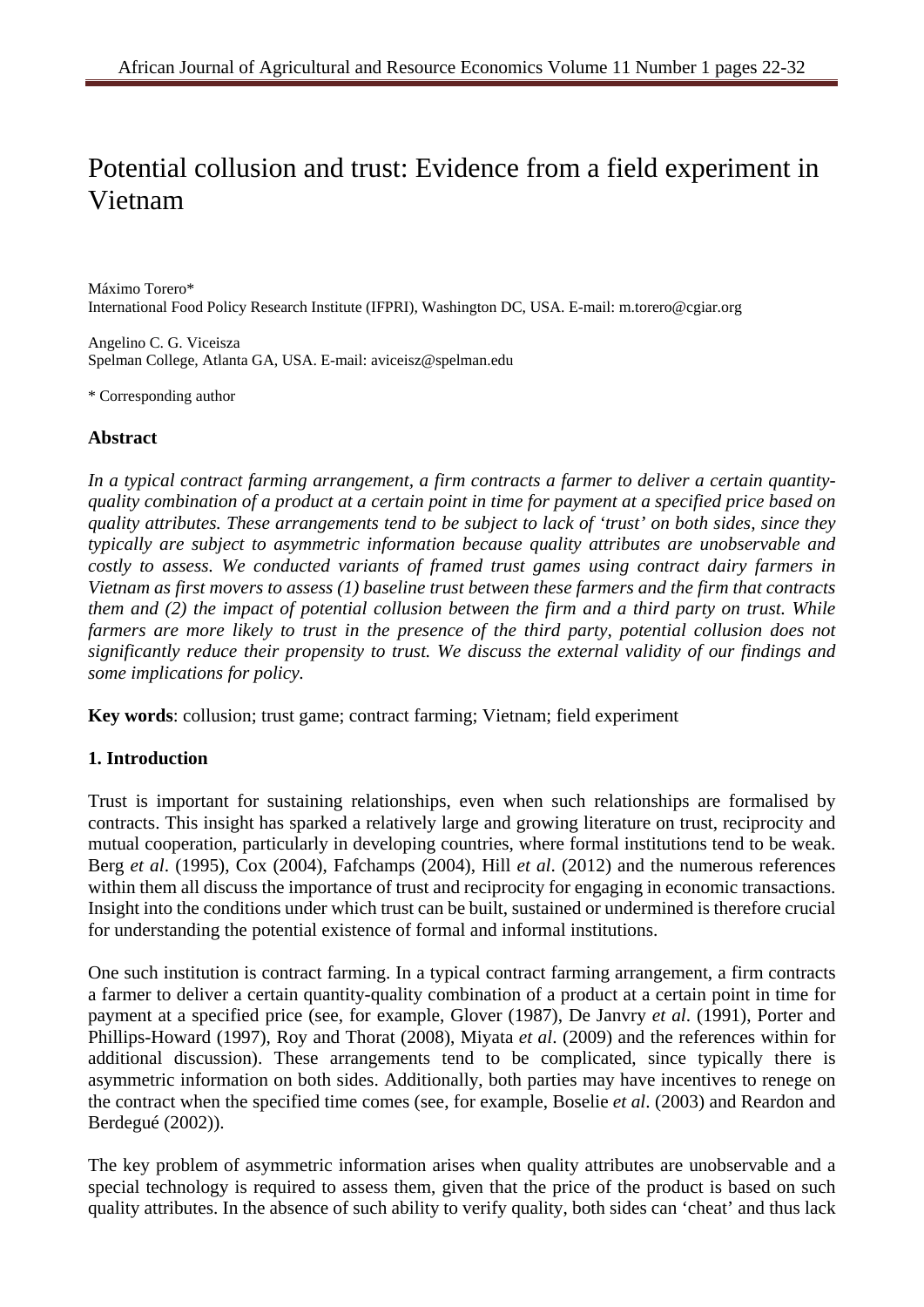of trust emerges. In an environment in which the contracting firm possesses such technology and the farmer does not, the final quality assessment remains unobservable to the farmer and, therefore, the contract is incomplete (Gow & Swinner 1998) and subject to the traditional problem of moral hazard. This can have important consequences for farmers' trust levels, since the firm may try to discredit the quality of farmers' goods ex post in an attempt to reduce the agreed-upon price. Vukina and Leegomonchai (2006) indicate that this may result in farmers under-investing in productivity or quality improvements. This could also lead to a reduced tendency to engage in contracts and a higher likelihood of contract breach. Reardon *et al*. (2003) find that these issues are further exacerbated in the case of smallholder farmers.

This article adds to an existing literature on third-party intervention in trust games (see, for example, Vollan (2011) in field contexts) by exploring whether potential collusion between the third party and the second mover reduces trust.<sup>1</sup> We conducted framed field experiments (FFEs; Harrison and List 2004) with Vietnamese dairy farmers as first movers and the firm with which they were contracted as potential second movers (this is further discussed in the study design section). Our experimental design comprised three between-subjects treatments. The first treatment was a dichotomous trust game (TG). The second treatment introduced a third party into the trust game (3TG), the so-called "auditor", who has the option to force the firm to reciprocate when trusted. Finally, the third treatment allowed for potential collusion between the firm and the auditor (3TGC). In particular, if the firm chose not to reciprocate when trusted, the auditor had the option to share the benefits from defection with the firm, thus making them both better off and leaving the farmer with nothing. We were interested to what extent the potential for collusion affected farmers' likelihoods to trust.

The experiments reported in this article are part of a larger project that seeks to test contract-farming arrangements between a dairy distributor in Vietnam and its contract farmers using randomised controlled trials (RCTs). One of the RCT treatments (see Saenger *et al*. (2013; 2014) for more detail) put in place the following third-party quality-verification system: Every farmer received three nontransferable vouchers, each valid for one independent analysis of milk quality. Vouchers could be executed whenever eligible farmers felt the need to challenge the testing results reported by the milk company. The experiments reported here relate to these RCTs in the following way.

First, since the firm currently assesses milk quality using three tests, two of which occur *behind closed*  doors, there is distrust between the firm and its contract farmers.<sup>2</sup> TG represents this status quo of distrust. Specifically, we can think of a second-mover defection in TG as the external situation in which the firm fails to give the farmer the highest assessment for all three milk tests. Second, 3TG represents the quality-verification intervention. In particular, the third mover's action forcing the second mover to reciprocate when trusted can be seen as the case in which the laboratory contests the firm's assessment. Finally, 3TGC represents a situation in which the firm and the test laboratory collude at the expense of the farmer. While the RCTs were designed to mitigate collusion, farmers could still have the perception that the firm may seek to bribe the test laboratory. The 3TGC allows us to test this a priori.

Like previous studies, we find that farmers significantly respond to the introduction of a third party – they are more likely to trust in 3TG than in TG. However, the potential for collusion does not significantly reduce their propensity to trust.

The remainder of the article proceeds as follows. Section 2 discusses the design of the study. Section 3 covers the main results. Finally, section 4 concludes and discusses some policy implications.

<u> 1989 - Johann Barn, mars eta inperiodo</u>

<sup>1</sup> Our article also contributes to an existing literature on credence goods (see, for example, Dulleck *et al*. 2011). 2

 $2$  The baseline survey shows that almost 50% of the farmers disagree that the firm is trustworthy.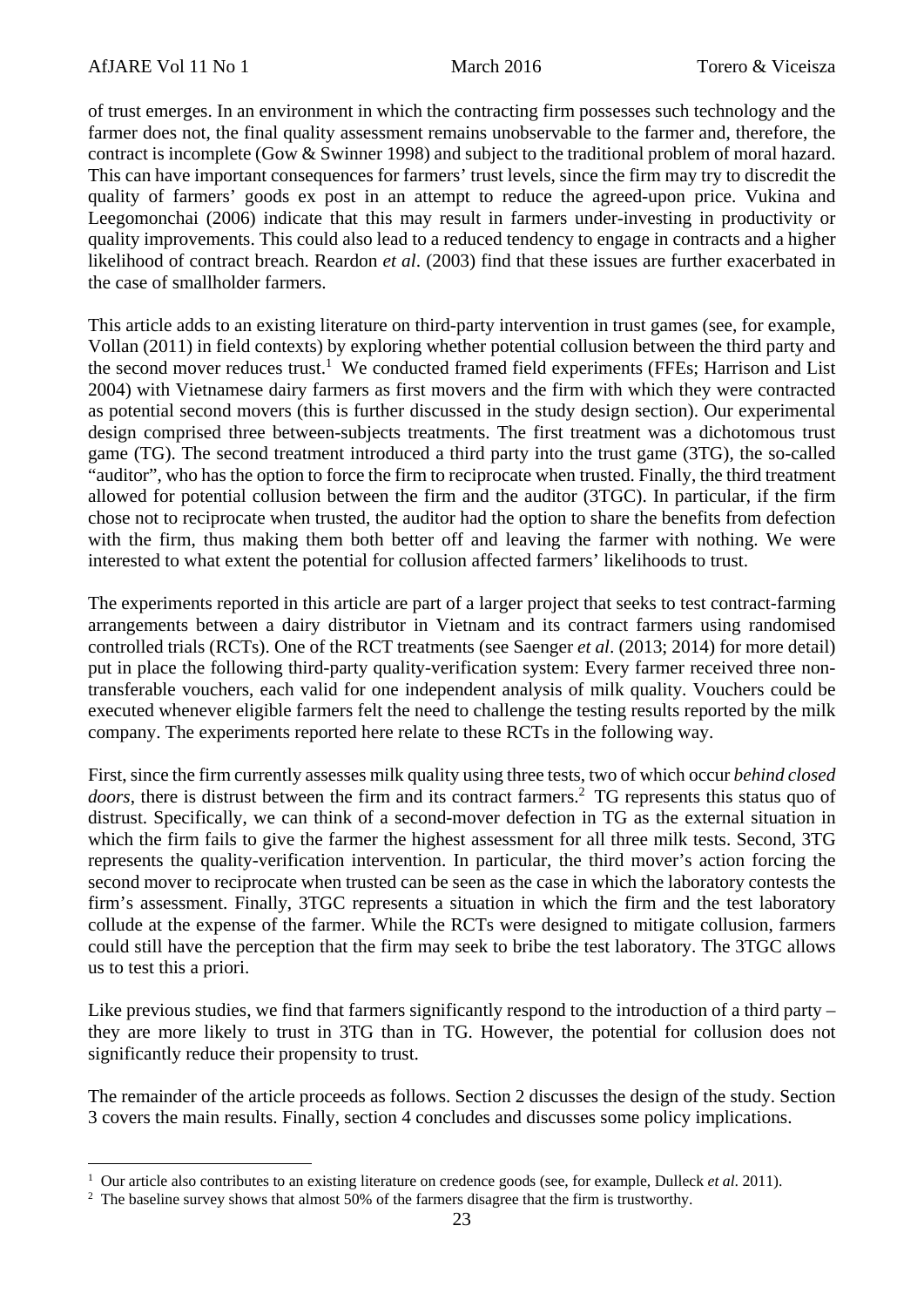#### **2. Study design**

A subsample of the farmers in the abovementioned RCTs participated in the FFEs. These farmers were located in two representative provinces, Long An and Tien Giang, south of Ho-Chi-Minh City (HCMC), and delivered to four milk collection centres (MCCs) belonging to the contracting firm.

#### **2.1 Experimental games**

As explained in the introduction, we conducted three types of *framed* trust games: TG, 3TG and  $3TGC<sup>3</sup>$  We framed the games in order to facilitate subject understanding. Each farmer was randomly allocated to one of the games.



**Figure 1: Extensive form of trust game (TG)** 

Figure 1 displays the extensive form of TG. At the beginning of the game, both the first mover (the farmer, player FA) and the second mover (the firm, player FI) had 40 000 Vietnamese dong (VND).<sup>4</sup> The farmer had the choice between not investing (a move denoted by E for "exit") or investing in a fund managed by the firm (a move denoted by T for "trust"). If the farmer chose E, the game ended and both players had 40 000 VND. If the farmer chose T, then the firm received 120 000 VND in addition to the initial 40 000 VND as a benefit of the investment. The firm then had the choice between keeping all 160 000 VND and leaving the farmer with 0 (a move denoted by D for "defect") or paying the farmer his return on investment by splitting the money equally at 80 000 VND (a move denoted by R for "reciprocate").<sup>5</sup>



**Figure 2: Extensive form of third-party trust game (3TG)** 

<sup>&</sup>lt;sup>3</sup> Complete subject instructions are available from the authors' websites.

<sup>&</sup>lt;sup>4</sup> During the month the experiments were conducted, US\$1 was on average equal to 17 811.35 VND. The total daily income for this sample is approximately 176 671 VND (standard deviation: 134 974 VND).

 $<sup>5</sup>$  This is a dichotomous version of the trust game. Both the farmer and the firm had only two possible actions, as in Hill</sup> *et al*. (2012). This is different from the trust game in Berg *et al*. (1995), for example, where players had more than two possible actions.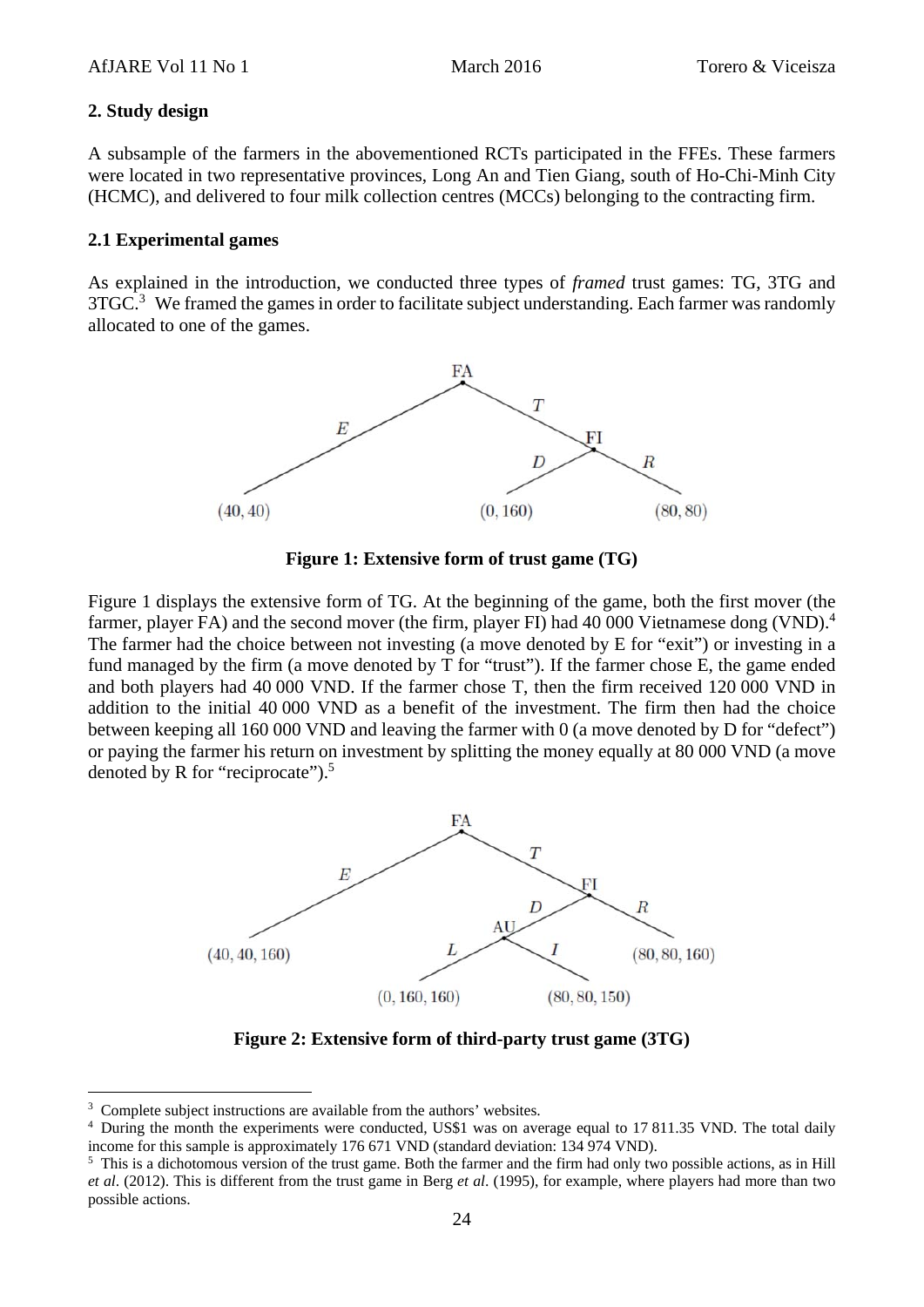Figure 2 displays the extensive form of 3TG, which introduced an auditor (player AU), who had a role to play only if the firm did not reciprocate. The auditor could leave the situation as is (a move denoted by L for "leave") or rule that the firm had to reciprocate (a move denoted by I for "intervene"). We calibrated the game such that, if action I were taken, the firm would have the same payoff as if it had reciprocated. So, differential behaviour across TG and 3TG by the farmer would depend on whether or not s/he expected the auditor to intervene if the firm chose D. We also calibrated the game such that action I was costly, because we wanted uncertainty as to whether or not the auditor would choose I. A costly action I was also easier to motivate to the subjects, given the parallel with the naturally occurring environment, for example if legal action were to become necessary to discipline the firm.<sup>6</sup> Empirically, if farmers did not expect the auditor to choose I, there should be no statistically significantly different behaviour across TG and 3TG. The fact that there was suggests that farmers expected the auditor to intervene.



#### **Figure 3. Extensive form of third-party trust game with potential collusion (3TGC)**

Finally, Figure 3 displays the extensive form of 3TGC, which allowed for the possibility of collusion between the firm and the auditor. Relative to the 3TG, the auditor had a third possible move (denoted by C for "collude"), in which the benefits from the investment would be shared with the firm at the expense of the farmer. This action was also costly, since colluding requires effort.

#### **2.2 Protocol**

Our protocol starts from the premise that we are interested in farmers' trust levels across the different treatments. Given this and the fact that manually implementing multi-person sequential games is complex in the field, we maintained the following protocol. A total of 204 dairy farmers were randomly assigned to play the role of first mover in TG, 3TG or 3TGC. Similarly to experiments in which subjects play with computer agents, the assistant experimenter played the roles of the second (the firm) and third movers (the auditor).

The assistant experimenter prepared a sheet of random second-mover responses (that is R or D) and third-mover responses (that is L, I or C) beforehand, which were tagged by the first mover's seat number.<sup>7</sup> As illustrated by the instructions, subjects had little information regarding the actual decision-making process by second and third movers. We consciously chose to withhold such

<sup>&</sup>lt;sup>6</sup> It is an empirical question whether farmers' trust would be affected if we varied the costs from taking action I. While we did not address this question as part of our experimental design, we speculated that farmers would have been more (less) likely to trust were the costs of taking action I lower (higher).

<sup>&</sup>lt;sup>7</sup> We drew the second mover's decision from a binomial distribution with mean of 0.5. This is comparable to the likelihood that the milk company assigns the farmer a high milk-quality assessment, based on actual quality assessment data during the year prior to the experiments. Jamison and Karlan (2011) use a comparable approach when paying subjects for a task. In order to avoid having to implement a time preference protocol, they assigned a nondegenerate (as opposed to a more uniform) probability to such task being selected for payment.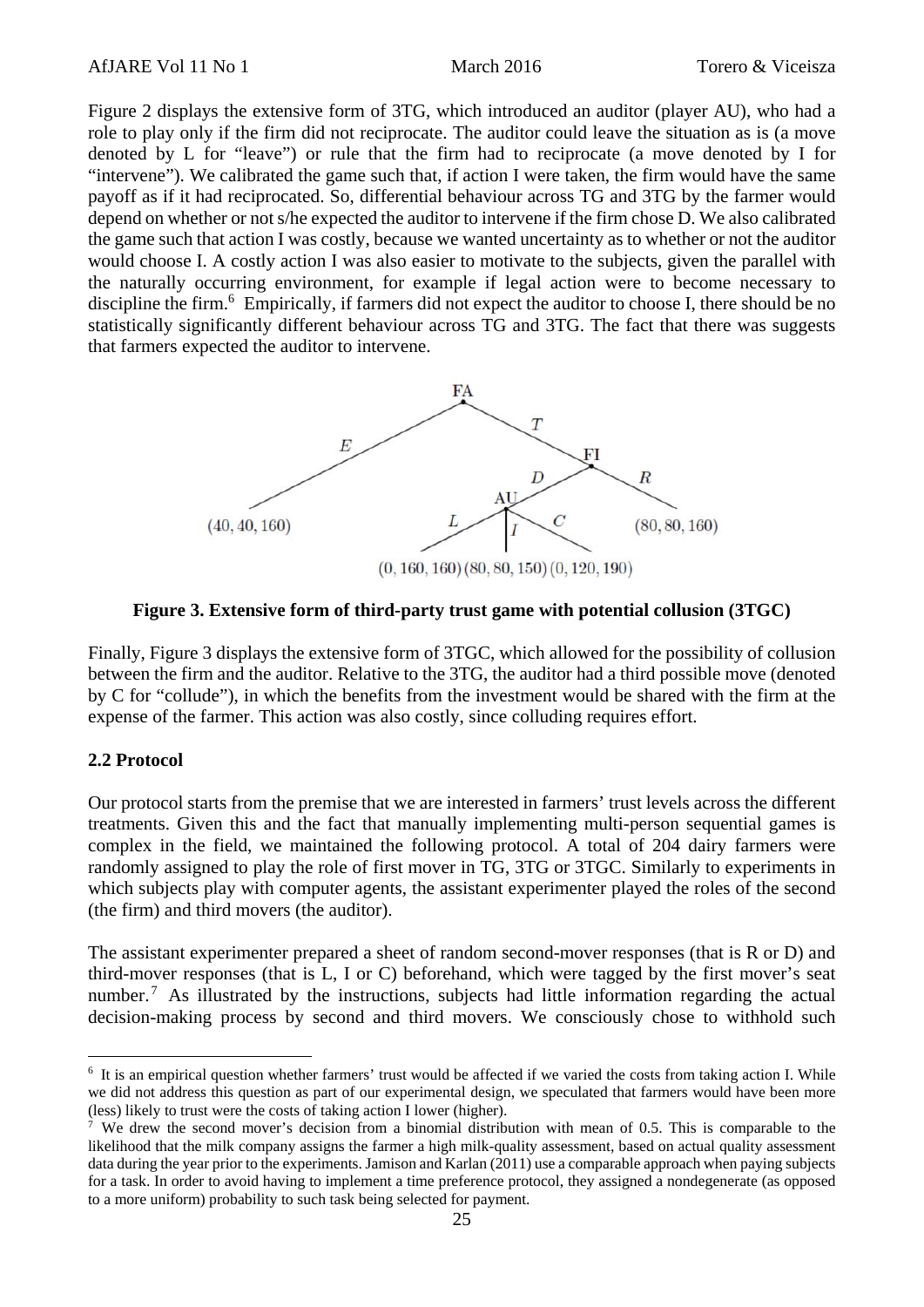information in order to avoid deception. Subjects were told that the second mover could be another farmer, an employee of the firm, an MCC employee, or some other random person. When applicable, they were also told that the third mover could be thought of as someone who was put in place by the government to monitor the investment fund.

While it is possible that revealing additional details about the second and third movers' natures could have led to different levels of trust, we would expect this shift to occur in all three treatments. Given that we identified our main effects across treatments, we did not expect any significant confounding effects.

## **2.3 Implementation**

Each treatment was conducted across two sessions (one in the morning and one in the afternoon; that is, with different subjects) and each session consisted of two rounds of decision making (with the same subjects in the same session). TG had 64 individuals, with 31 in session 1 and 33 in session 2; 3TG had 61 individuals, with 32 in session 3 and 29 in session 4; and 3TGC had 58 individuals, with 28 in session 5 and 30 in session 6. Each individual subject played the same game (TG, 3TG or 3TGC) twice in the same session (these are the two rounds) in order to test for consistency in decision making.<sup>8</sup> The farmer did not receive feedback between rounds. To mitigate end-of-game effects, farmers were informed that they would play the game more than once, but they were not informed of the exact number of rounds.

In order to increase attendance of the experiments, the following measures were taken. First, we collaborated with the Institute of Policy and Strategy for Agriculture and Rural Development (IPSARD) and the MCCs when recruiting the farmers, since the farmers consider them trusted parties.<sup>9</sup> The collaboration with IPSARD, which is the main agricultural research institute of Vietnam, was particularly important to ensure that farmers saw the experiments as potentially informing policy. Second, we personally invited farmers to attend the experiments using an official letter endorsed by these institutions. Third, we arranged transportation for those farmers who were furthest away from the experiment site. Eventually, 90% of the 204 farmers showed up for the experiment sessions.<sup>10</sup>

As illustrated in Figure 4, each session had the following timeline: (1) registration, (2) instructions, (3) questions and answers, (4) two rounds of decision making with no feedback, (5) a post-quiz, and (6) payment. The same experimenter conducted all sessions in English with line-by-line translation to Vietnamese by the same trained translator. The assistant experimenter, who was in a separate room (behind the scenes), was also the same across all sessions. In order to mitigate peer effects and maximise subject privacy during decision making, the sessions were conducted in a very large room, which allowed for a lot of space between farmers. Furthermore, subjects made decisions behind large voting boxes, which made it impossible to observe peers' decisions. Sessions lasted on average two hours and paid 101 309 VND (standard deviation: 42 126 VND; recall the reported daily income for this sample in footnote 4). Payment was arranged by the assistant experimenter and provided to the subjects in a sealed envelope by the experimenter.



8 A total of 93% of the subjects made the same decision across rounds.

<sup>&</sup>lt;sup>9</sup> The experiment data were kept anonymous when sharing with IPSARD and the MCC.

<sup>&</sup>lt;sup>10</sup> Attrition was typically due to random circumstances and was balanced across treatments.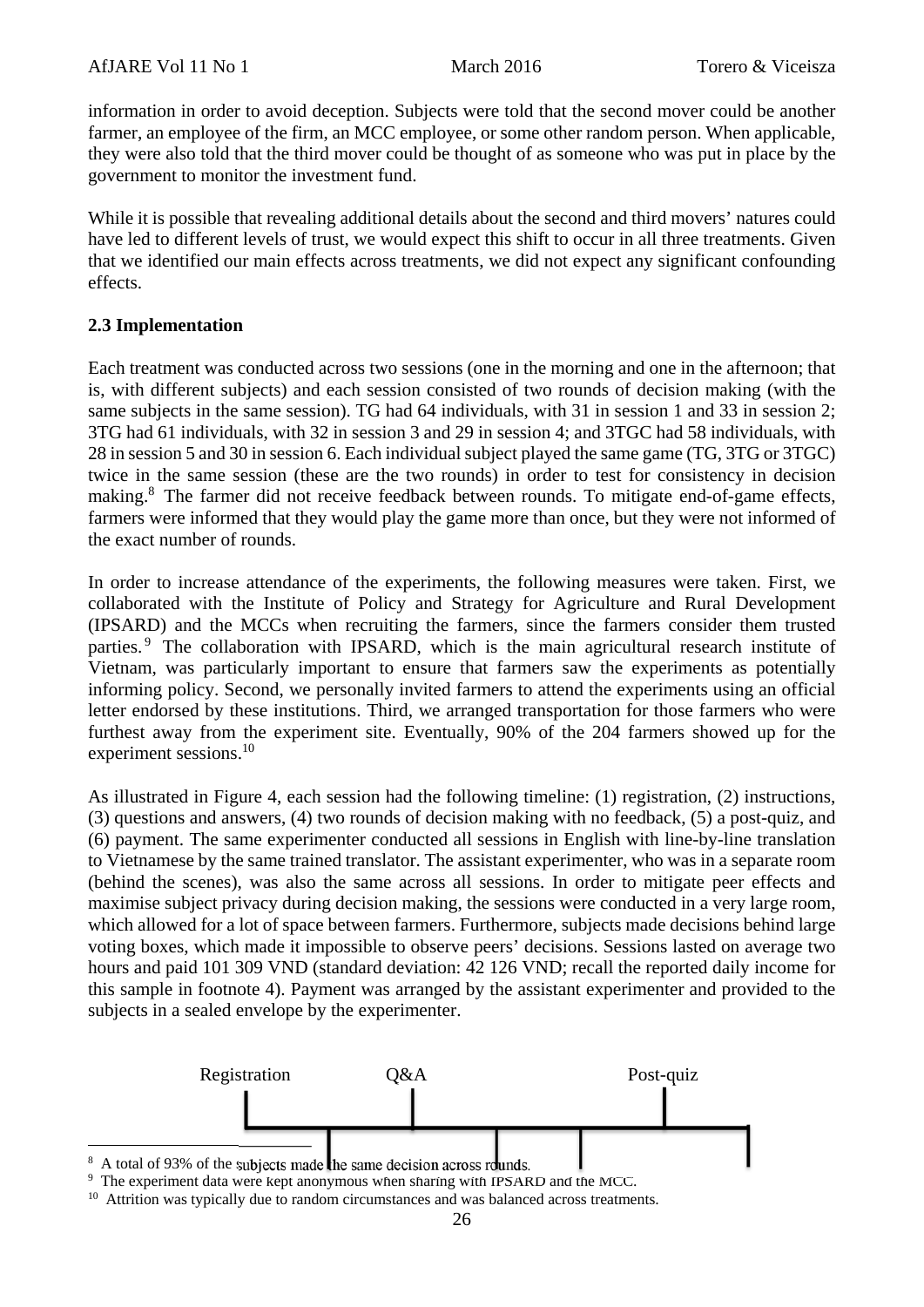3TGC

Instructions Decision making Final payment TG Round 1 Round 2 3TG No feedback

#### **Figure 4: Session timeline**

#### **2.4 Hypotheses and empirical strategy**

<u> 1989 - Johann Barn, mars eta inperiodo</u>

Given the random assignment of subjects to TG, 3TG and 3TGC, and the existence of two rounds of data, we estimated the main treatment effects associated with TG and 3TGC relative to the baseline 3TG by means of the following random-effects generalised least squares (GLS) regression:<sup>11</sup>

 $T_{FA,t} = \beta_0 + \beta_{TG}D_{TG} + \beta_{3TGC}D_{3TGC} + \sum_i \beta_{S,i} S_i + \sum_k \beta_{Mk}MCC_k + \beta_{Rk}R_t + \beta_{XFA}K_{FA} + \nu_F + \varepsilon_{FA,t}$ 

where the dependent variable  $T_{FA,t}$  is whether the farmer chose to trust the firm ( $T = 1$ ) or exit ( $T =$ 0) in round t,  $\beta_0$  is a constant term,  $D_{TG}$  takes the value 1 if the subject is in TG,  $D_{3TGC}$  takes the value 1 if the subject is in 3TGC,  $\{S_i\}$  is a set of session dummies for  $j = 1, 2, ..., 6$ ,  $\{MCC_k\}$  is a set of MCC dummies for  $k = 1,2,3,4$ , R takes the value 1 if the subject is in round two,  $X_{FA,t}$  is a set of individual characteristics in round t (we elaborate when discussing the results),  $v_{FA}$  is an individual-specific random effect, and  $\varepsilon_{FA,t}$  is an individual-specific, time-variant error term.

We were interested in the coefficients  $\beta_{TG}$  and  $\beta_{3TGC}$ . Taking the 3TG as the baseline treatment, we would expect  $\beta_{TG}$  < 0, reflecting the fact that the introduction of the third party (the auditor) would increase the farmers' trust of the firm. We also expected  $\beta_{3TC} \leq 0$ , reflecting the fact that (perceived) potential collusion (weakly) reduces trust.

<sup>&</sup>lt;sup>11</sup> We could not estimate the treatment effects in the presence of individual fixed effects, since the treatment effects were themselves individually invariant and, thus, would be wiped out by such estimation. Random effects specifications need not be problematic if our randomisation was successful. When analysing the results, we tested for this by checking for balance in observable characteristics across treatments.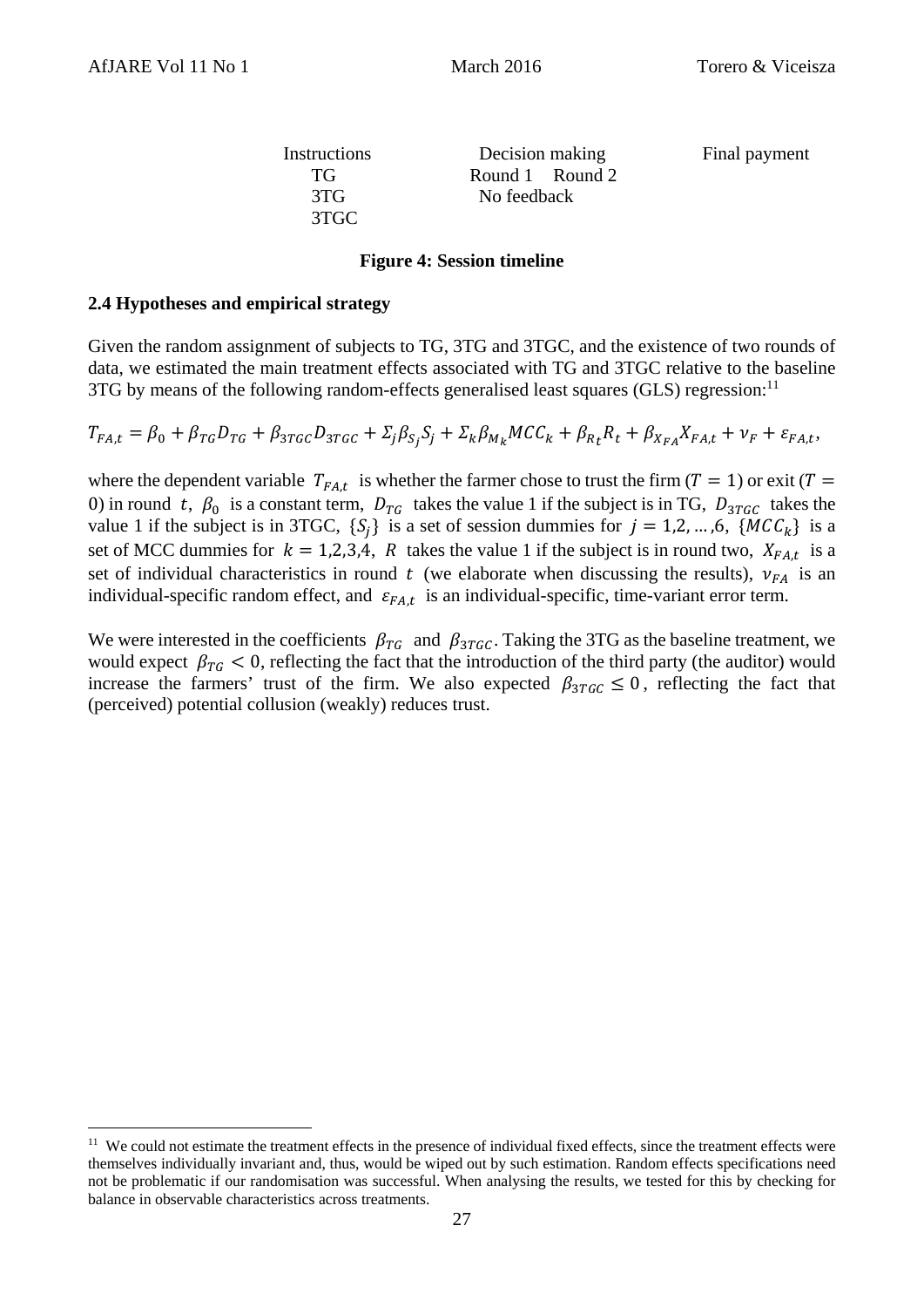## **3. Results**

We started by assessing whether the randomisation was successful by looking at the difference in means across TG and 3TG, TG and 3TGC, and 3TG and 3TGC. Table 1 summarises these differences for some key characteristics. Some of the variables were at the individual (respondent) level and some at the household level. In 5% of the cases, the person responding to the household questionnaire did not coincide with the participant in the experiment. We corrected for this in our analysis, as necessary. The individual-level characteristics reported in Table 1 are the participant's age (in years), gender (a female dummy), and preferences, which include proxies for trust (a dummy that takes the value 1 if the respondent lent a significant amount of money in the past five years), altruism (a dummy that takes the value 1 if the respondent gave a significant amount of money in the past five years), risk, and time. The risk preference question presented the participant with a choice of hypothetical lotteries that increased the mean and variance for each subsequent option (see Binswanger (1980) for a detailed discussion). The risk proxy is on a scale from 1 to 5, where 1 represents the least-risky lottery chosen. The time preference question presented the participant with a choice of hypothetical options that offered a fixed amount of money today or a larger and growing amount of money one month from today. The respondent was assumed to be patient (a dummy that takes the value 1) if she chose the future amount when it implied a monthly interest rate of 3.5% percent or less.

The household-level characteristics are the household (HH) head's education (in years), the HH size, the number of cows owned (we used this as a proxy for income and wealth, since the income data are relatively noisy), the average price received per litre of milk (in thousands of VND), the distance to the closest paved road (in kilometres), and a dummy variable that takes the value 1 if the HH borrowed money during the past five years.

Table 1 suggests that, relative to TG, subjects in 3TGC were significantly more likely to be (1) male, (2) farther from a paved road, and (3) impatient. They also were significantly less likely to have borrowed money in the past five years. In order to control for this potential selection, as indicated in our estimating equation, we controlled for these observables when estimating the treatment effects. These variables are what was previously referred to as  $X_{FA,t}$ .

Prior to discussing the main treatment effects, we summarise average trust levels across rounds (1, 2) within treatments (TG, 3TG, and 3TGC), and across sessions within treatments (TG: Session 1, 2; 3TG: Session 3, 4; and 3TGC: Session 5, 6). These statistics are in Table 2. The table suggests that, holding the round fixed, farmers are more likely to trust in 3TG and 3TGC than in TG. However, the session-level statistics show some interesting patterns. When pooling across rounds, there are sessionlevel patterns that get masked. This suggests that it is important to control for session-level dummies when estimating the main treatment effects, as indicated by the estimating equation (recall  $\{S_i\}$ .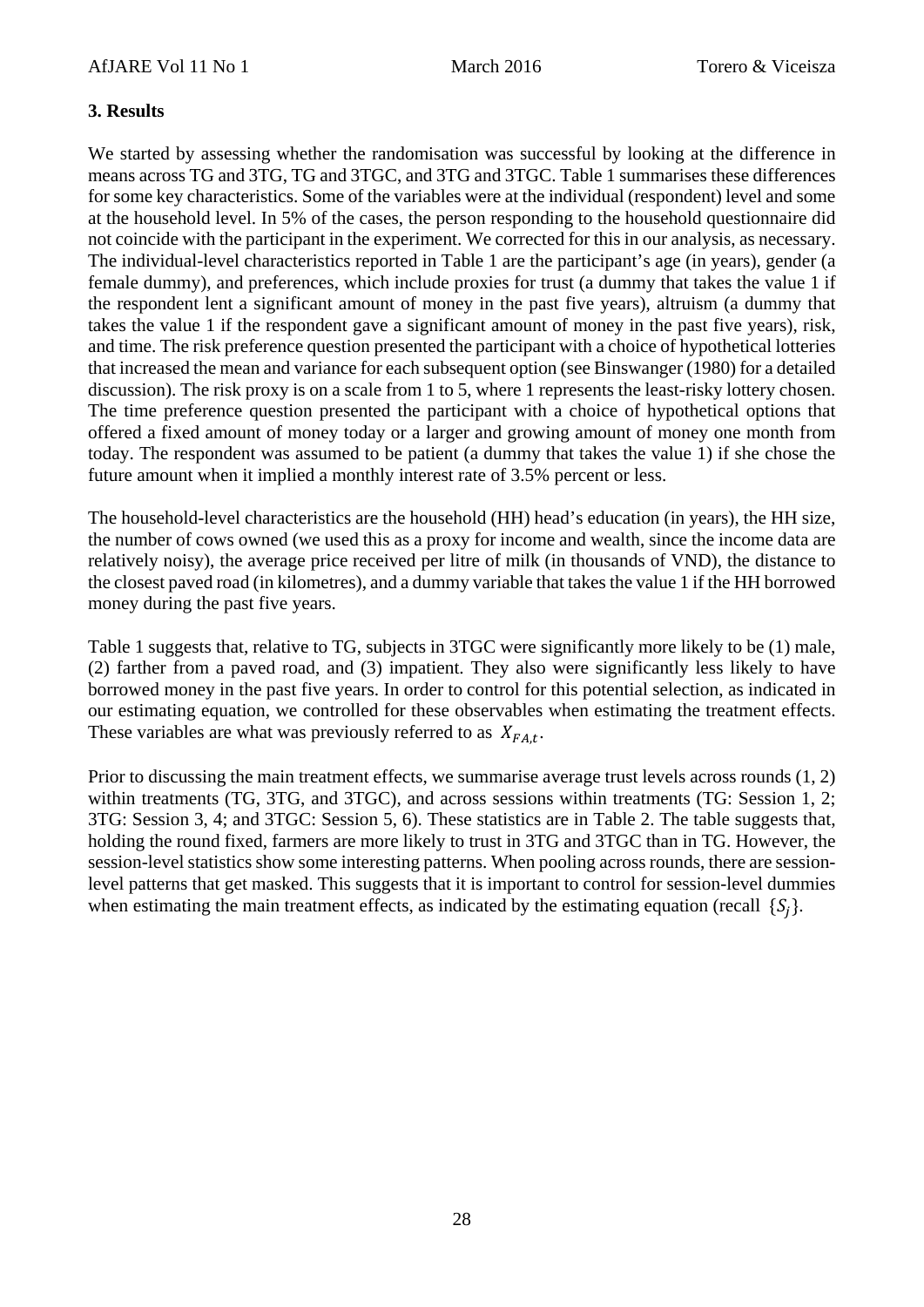|                             | 1: TG        | 2:3TG   | 3: 3TGC | $\boldsymbol{\varDelta}_{12}$ | $A_{13}$  | $A_{23}$ |
|-----------------------------|--------------|---------|---------|-------------------------------|-----------|----------|
| Age                         | $45.43^a$    | 42.62   | 44.29   | 2.81                          | 1.14      | $-1.67$  |
|                             | $(1.31)^{b}$ | (1.28)  | (1.35)  | (1.84)                        | (1.88)    | (1.86)   |
| Female                      | 0.25         | 0.21    | 0.12    | 0.04                          | $0.13*$   | 0.09     |
|                             | (0.06)       | (0.05)  | (0.04)  | (0.08)                        | (0.07)    | (0.07)   |
| Education (years)           | 8.70         | 7.83    | 8.36    | 0.87                          | 0.34      | $-0.53$  |
|                             | (0.39)       | (0.38)  | (0.40)  | (0.54)                        | (0.56)    | (0.55)   |
| Household size              | 4.36         | 4.38    | 4.45    | $-0.02$                       | $-0.09$   | $-0.07$  |
|                             | (0.21)       | (0.18)  | (0.19)  | (0.28)                        | (0.28)    | (0.27)   |
| Number of cows <sup>d</sup> | 6.98         | 7.23    | 8.05    | $-0.25$                       | $-1.07$   | $-0.82$  |
|                             | (0.60)       | (0.57)  | (0.80)  | (0.83)                        | (0.98)    | (0.97)   |
| Average milk price per      | 6821.51      | 6773.52 | 6854.80 | 47.99                         | $-33.29$  | $-81.28$ |
| litre (Viet dong)           | (91.63)      | (45.80) | (43.11) | (105.70)                      | (104.67)  | (62.89)  |
| Distance to closest         | 0.29         | 0.41    | 0.50    | $-0.12$                       | $-0.21**$ | $-0.09$  |
| paved road (km)             | (0.06)       | (0.12)  | (0.09)  | (0.13)                        | (0.11)    | (0.15)   |
| Borrowed money              | 0.63         | 0.57    | 0.47    | 0.06                          | $0.16*$   | 0.10     |
| during past five years      | (0.06)       | (0.07)  | (0.07)  | (0.09)                        | (0.09)    | (0.09)   |
| Truste                      | 0.23         | 0.33    | 0.28    | $-0.10$                       | $-0.05$   | 0.05     |
|                             | (0.05)       | (0.06)  | (0.06)  | (0.08)                        | (0.08)    | (0.09)   |
| Altruism <sup>f</sup>       | 0.16         | 0.20    | 0.16    | $-0.04$                       | 0.00      | 0.04     |
|                             | (0.05)       | (0.05)  | (0.05)  | (0.07)                        | (0.07)    | (0.07)   |
| Risk <sup>g</sup>           | 1.88         | 1.97    | 1.76    | $-0.09$                       | 0.12      | 0.21     |
|                             | (0.16)       | (0.17)  | (0.15)  | (0.23)                        | (0.21)    | (0.22)   |
| Patienceh                   | 0.44         | 0.39    | 0.28    | 0.05                          | $0.16*$   | 0.11     |
|                             | (0.06)       | (0.06)  | (0.06)  | (0.09)                        | (0.09)    | (0.09)   |

**Table 1: Sample means of basic characteristics by treatment** 

 $\frac{1}{2}$  mean for given treatment group,  $\frac{1}{2}$  standard error in parenthesis

<sup>c</sup>  $\Delta ij$  represents the difference in means for treatment group *i* and *j* (i.e. mean<sub>*i*</sub>-mean<sub>*j*</sub>)<br>Note: \*\*\* p < 0.01, \*\* p < 0.05, \* p < 0.1 based on two-sided *t*-test on difference in means

<sup>d</sup> We used the total number of cows throughout as a proxy for income and wealth, since the income variable is relatively noisy (income is not different across treatments)

e The respondent is trusting if she lent a significant amount of money in the past five years

f The respondent is altruistic if she gave a significant amount of money in the past five years

<sup>g</sup> Based on a framed Binswanger-style lottery on scale 1 to 5, with 5 being the riskiest choice

h The respondent is patient if she chose to wait at an implied interest rate of 3.5%

| TG                                                                                                                              |           |           | 3T <sub>G</sub> | 3TGC      |           |  |
|---------------------------------------------------------------------------------------------------------------------------------|-----------|-----------|-----------------|-----------|-----------|--|
| Round 1                                                                                                                         | Round 2   | Round 1   | Round 2         | Round 1   | Round 2   |  |
| 0.53 <sup>b</sup>                                                                                                               | 0.50      | 0.59      | 0.57            | 0.72      | 0.71      |  |
| $(0.50)^{c}$                                                                                                                    | (0.50)    | (0.50)    | (0.50)          | (0.45)    | (0.46)    |  |
| Session 1                                                                                                                       | Session 2 | Session 3 | Session 4       | Session 5 | Session 6 |  |
| 0.36 <sup>d</sup>                                                                                                               | 0.67      | 0.44      | 0.74            | 0.77      | 0.67      |  |
| (0.48)                                                                                                                          | (0.48)    | (0.50)    | (0.44)          | (0.43)    | (0.48)    |  |
| <sup>a</sup> Recall that there are three treatments: TG, 3TG and 3TGC, with 64, 61 and 58 individuals respectively, each making |           |           |                 |           |           |  |

#### **Table 2: Mean trust levelsa**

two rounds of decisions in the same session. <sup>b</sup> Average trust by round. <sup>c</sup> Standard deviation in parentheses. <sup>d</sup> Average trust by session across two rounds  $(N = 31, 33, 32, 29, 28, 30$  per round for session 1, 2, 3, 4, 5 and 6 respectively).

Table 3 presents the estimates of the main regression with the decision to trust the firm  $(T = 1)$  or not  $(T = 0)$  as the dependent variable. All specifications take 3TG as the baseline (omitted) treatment and include session-level fixed effects. Specification (1) does not include round fixed effects, MCC fixed effects or the vector of characteristics  $X_{FA,t}$  (recall previous discussion). Specification (2) adds round and MCC fixed effects. Specification (3) adds  $X_{FA,t}$ . Finally, specification (4) adds other characteristics (age, HH head's education, oldest son's education, HH size, number of cows owned, risk, altruism, and the consistency dummy, which equals 1 if the subject made the same choice across the two rounds) as robustness checks.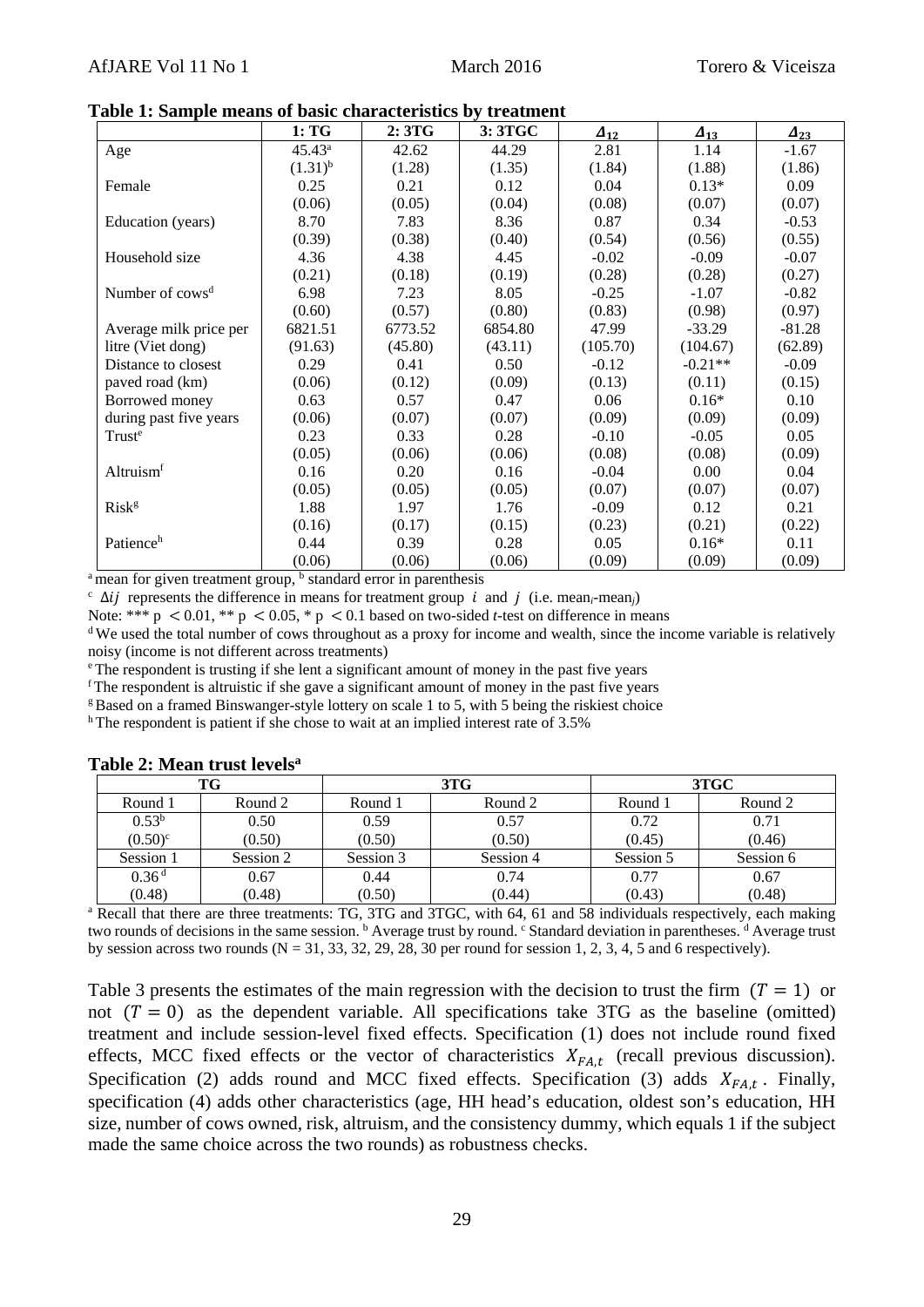In all specifications, it is clear that the introduction of the third party significantly increased trust. This effect holds even after controlling for a wide set of covariates, including round, session, MCC and consistency dummies. In fact, even though patient individuals are more likely to trust (this makes sense, since trusting represents an investment that pays off over time in this context), this effect does not wipe out the main effect of the third party. The sign of the 3TG dummy is consistent with the prediction in Section 2.4.

On the other hand, the potential for collusion does not significantly reduce trust. While the sign of the 3TGC dummy is negative, as hypothesised in Section 2.4, it is not significant. This suggests that farmers do not perceive collusion between the firm and the auditor as a significant threat. A priori, we expected this effect to be significant. After all, in a context such as this, where farmer subjects do not know the second or third movers, they may have expected collusion. However, based on postdiscussions with farmers, it seems that the Vietnamese culture tends to trust auditors, especially if instituted by the government. So, after the fact, it is perhaps not surprising that farmers showed similar levels of trust in 3TGC as in 3TG.

| Table 3: Panel estimates of treatment effects <sup>a</sup> (dependent variable: 1= farmer trusts the firm) |
|------------------------------------------------------------------------------------------------------------|
|------------------------------------------------------------------------------------------------------------|

|                                  | (1)            | (2)        | (3)            | (4)        |
|----------------------------------|----------------|------------|----------------|------------|
| TG dummy                         | $-0.39***$     | $-0.38***$ | $-0.39***$     | $-0.37***$ |
|                                  | (0.12)         | (0.12)     | (0.12)         | (0.11)     |
| 3TGC dummy                       | $-0.08$        | $-0.07$    | $-0.04$        | $-0.03$    |
|                                  | (0.11)         | (0.11)     | (0.12)         | (0.12)     |
| Female                           |                |            | 0.03           | 0.07       |
|                                  |                |            | (0.09)         | (0.09)     |
| Distance to closest              |                |            | $-0.01$        | 0.01       |
| paved road (km)                  |                |            | (0.04)         | (0.05)     |
| Borrowed money                   |                |            | $-0.05$        | $-0.07$    |
| during past five years           |                |            | (0.07)         | (0.07)     |
| Patience                         |                |            | $0.16**$       | $0.18**$   |
|                                  |                |            | (0.07)         | (0.07)     |
| Constant                         | $0.74***$      | $0.69***$  | $0.73***$      | $0.76***$  |
|                                  | (0.08)         | (0.10)     | (0.12)         | (0.26)     |
| Overall R-squared                | 0.10           | 0.11       | 0.15           | 0.19       |
| Observations                     | 366            | 366        | 364            | 358        |
| Individuals                      | 183            | 183        | 182            | 179        |
| Round/MCC dummies                | N <sub>0</sub> | Yes        | Yes            | Yes        |
| Additional controls <sup>b</sup> | No             | No         | N <sub>o</sub> | Yes        |

a 3TG is the omitted/baseline treatment. Effects are based on a random-effects GLS panel with session-level dummies included in all specifications. Standard errors in parentheses. \*\*\*  $p < 0.01$ , \*\*  $p < 0.05$ , \*  $p < 0.1$ .

<sup>b</sup> Additional controls: age, HH head's education, oldest son's education, HH size, number of cows owned, risk, altruism, and the consistency dummy.

## **4. Conclusion**

We conducted three framed trust games using contract dairy farmers in rural Vietnam in the role of first mover to assess the impact of (perceived) potential collusion on trust in third-party arrangements.

We found that, overall, the farmers responded strongly to the introduction of a third party: They were more likely to trust in 3TG relative to TG. These findings corroborate existing findings on third-party enforcements, such as those of Vollan (2011). However, somewhat surprisingly, the potential for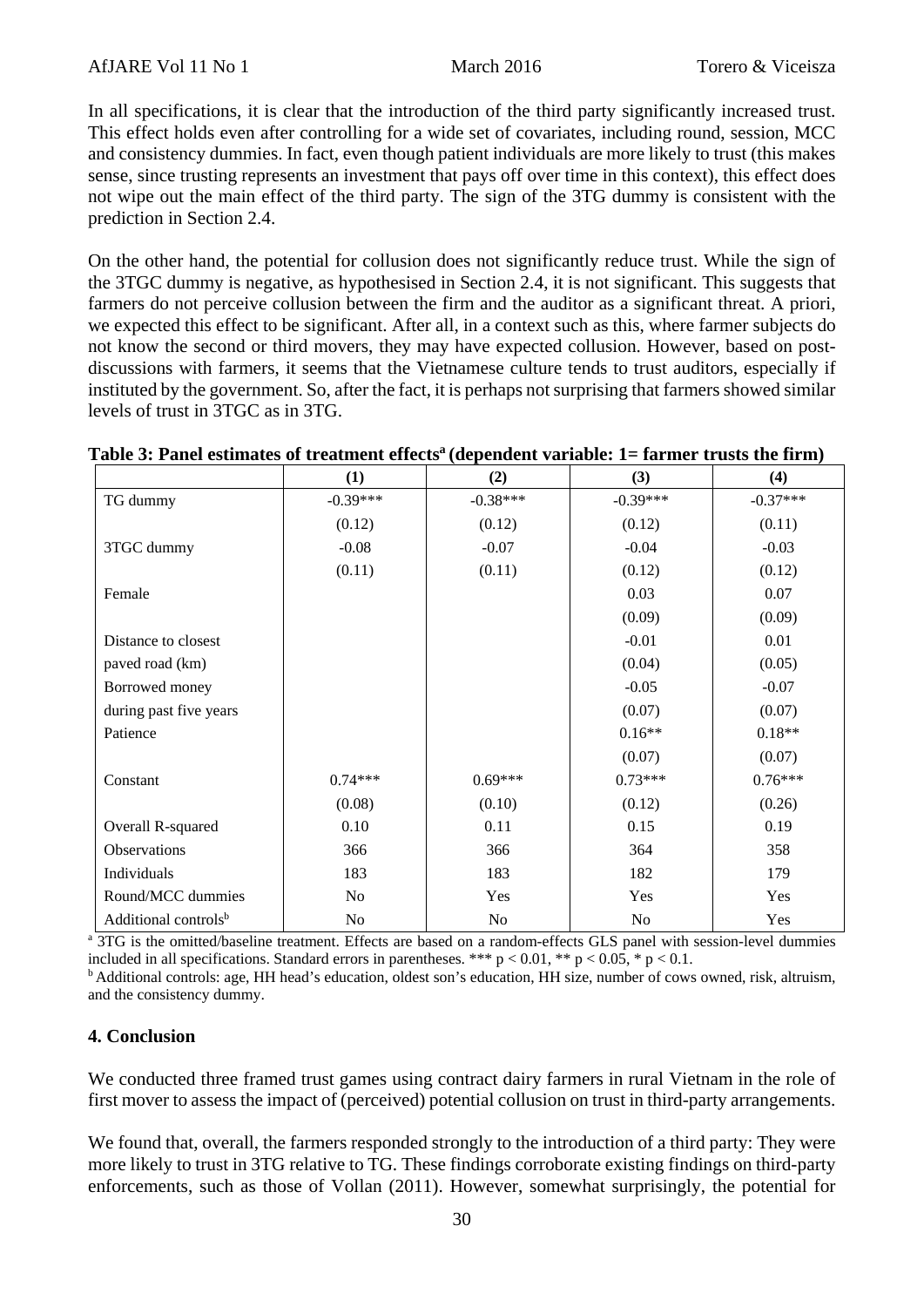collusion did not significantly reduce the propensity to trust. This may be due to the framing of the third party as an "auditor" – a term that seems to exude trust in the Vietnamese culture.

Our study is part of a larger research project in which an actual third-party contract arrangement is being implemented using RCTs. Given that the subjects in these FFEs are a subsample of those in the RCTs, and the FFEs were framed as an investment with the contracting firm, we can infer some external validity from our findings. Specifically, the FFEs enable us to assess a priori whether the proposed third-party arrangement at the RCT level is likely to be successful at improving the relationship between the farmers and the contracting firm.

We thus can extrapolate two main conclusions from these experiments. First, the third-party quality assessment is likely to improve the naturally occurring relationship between the firm and the contract farmers. Second, if farmers perceive the third party as a government-instituted, independent auditor, they are unlikely to be concerned about potential collusion. Of course, some of these effects may be mitigated by the size of contracts (stakes), which tend to be greater in the day-to-day environment.

### **Acknowledgements**

We would like to thank Christoph Saenger, Phi Van Le Thi, Luong Nhu Oanh, Binh Minh, Huu The and other colleagues at the Institute of Policy and Strategy for Agriculture and Rural Development (IPSARD), for assistance in conducting the experiments as well as the surveys. We are also very appreciative of the milk company's support in providing company information as well as access to their contract farmers. Finally, we gratefully acknowledge financial support from the German Federal Ministry for Economic Cooperation and Development through their BMZ-GTZ funding initiative for International Agricultural Research Centres, and from the IFPRI Mobile Experimental Economics Laboratory (IMEEL).

## **References**

- Berg J, Dickhaut J & McCabe K, 1995. Trust, reciprocity, and social history. Games and Economic Behavior 10(1): 122–42.
- Binswanger HP, 1980. Attitudes toward risk, experimental measurement in rural India. American Journal of Agricultural Economics 62(August): 395–407.
- Boselie D, Henson S & Weatherspoon D, 2003. Supermarket procurement practices in developing countries: Redefining the roles of the public and private sectors. American Journal of Agricultural Economics 85(5): 1155–61.
- Cox JC, 2004. How to identify trust and reciprocity. Games and Economic Behavior 46(2): 260–81.
- De Janvry A, Fafchamps M & Sadoulet E, 1991. Peasant household behaviour with missing markets: Some paradoxes explained. Economic Journal 101(November): 1400–17.
- Dulleck U, Kerschbamer R & Sutter M, 2011. The economics of credence goods: An experiment on the role of liability, verifiability, reputation, and competition. American Economic Review 101(2): 526–55.
- Fafchamps M, 2004. Market institutions in sub-Saharan Africa: Theory and evidence. Cambridge, MA: The MIT Press.
- Glover D, 1987. Increasing benefits to smallholders from contract farming: problems for farmers. World Development 15(4): 441–8.
- Gow HR & Swinner JFM, 1998. Up- and downstream restructuring, foreign direct investment, and hold-up problems in agricultural transition. European Review of Agricultural Economics 25(3): 331–50.
- Harrison GW & List JA, 2004. Field experiments. Journal of Economic Literature 42(4): 1009–55.